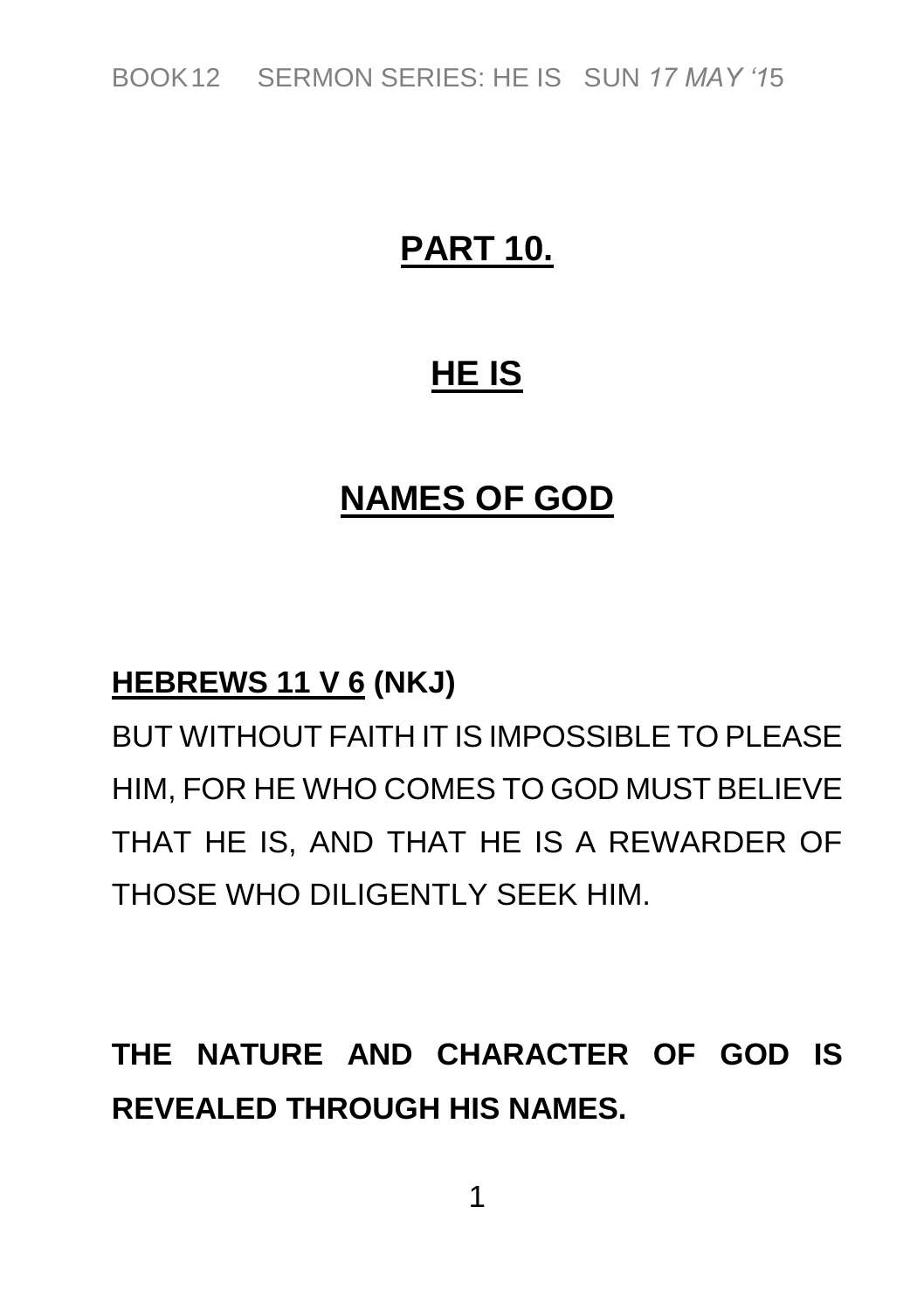#### **COLOSSIANS 1 V 15 – 18 (NKJ)**

**<sup>15</sup>** *HE IS THE IMAGE OF THE INVISIBLE GOD, THE FIRSTBORN OVER ALL CREATION.* **<sup>16</sup>** *FOR BY HIM ALL THINGS WERE CREATED THAT ARE IN HEAVEN AND THAT ARE ON EARTH, VISIBLE AND INVISIBLE, WHETHER THRONES OR DOMINIONS OR PRINCIPALITIES OR POWERS. ALL THINGS WERE CREATED THROUGH HIM AND FOR HIM.* **<sup>17</sup>** *AND HE IS BEFORE ALL THINGS, AND IN HIM ALL THINGS CONSIST.* **<sup>18</sup>** *AND HE IS THE HEAD OF THE BODY, THE CHURCH, WHO IS THE BEGINNING, THE FIRSTBORN FROM THE DEAD, THAT IN ALL THINGS HE MAY HAVE THE PREEMINENCE.*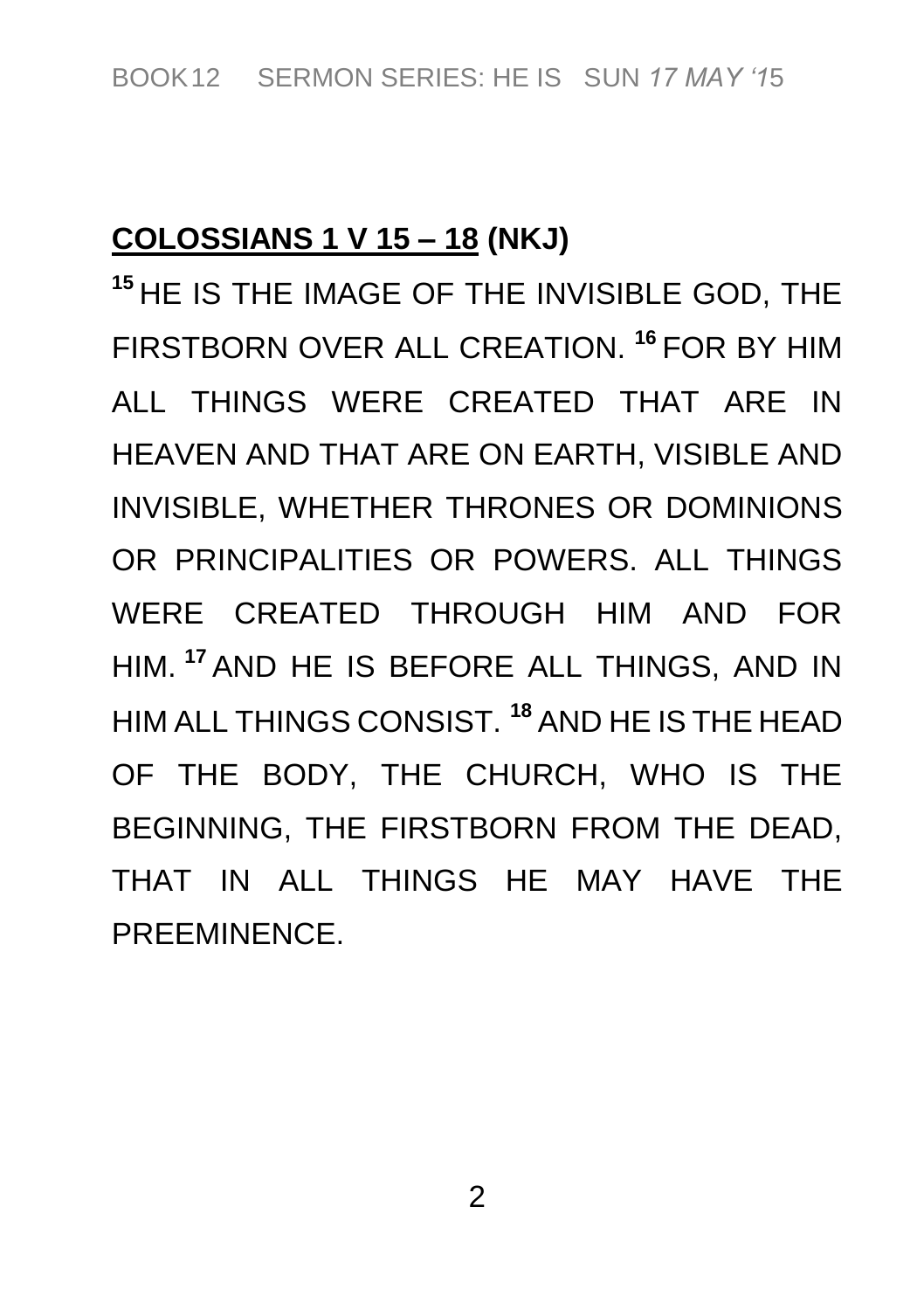#### **HEBREWS 1 V 1 & 2 (NKJ)**

*GOD, WHO AT VARIOUS TIMES AND IN VARIOUS WAYS SPOKE IN TIME PAST TO THE FATHERS BY THE PROPHETS,* **<sup>2</sup>** *HAS IN THESE LAST DAYS SPOKEN TO US BY HIS SON,* **WHOM HE HAS APPOINTED HEIR OF ALL THINGS***, THROUGH WHOM ALSO HE MADE THE WORLDS;*

#### **1. NAMES OF GOD (OLD TESTAMENT)**

**ELOHIM**

**EL ELYON** *- GOD MOST HIGH*

**EL OLAM** *- GOD OF ETERNITY*

**EL SHADDAI** *– THE ALL SUFFICIENT ONE*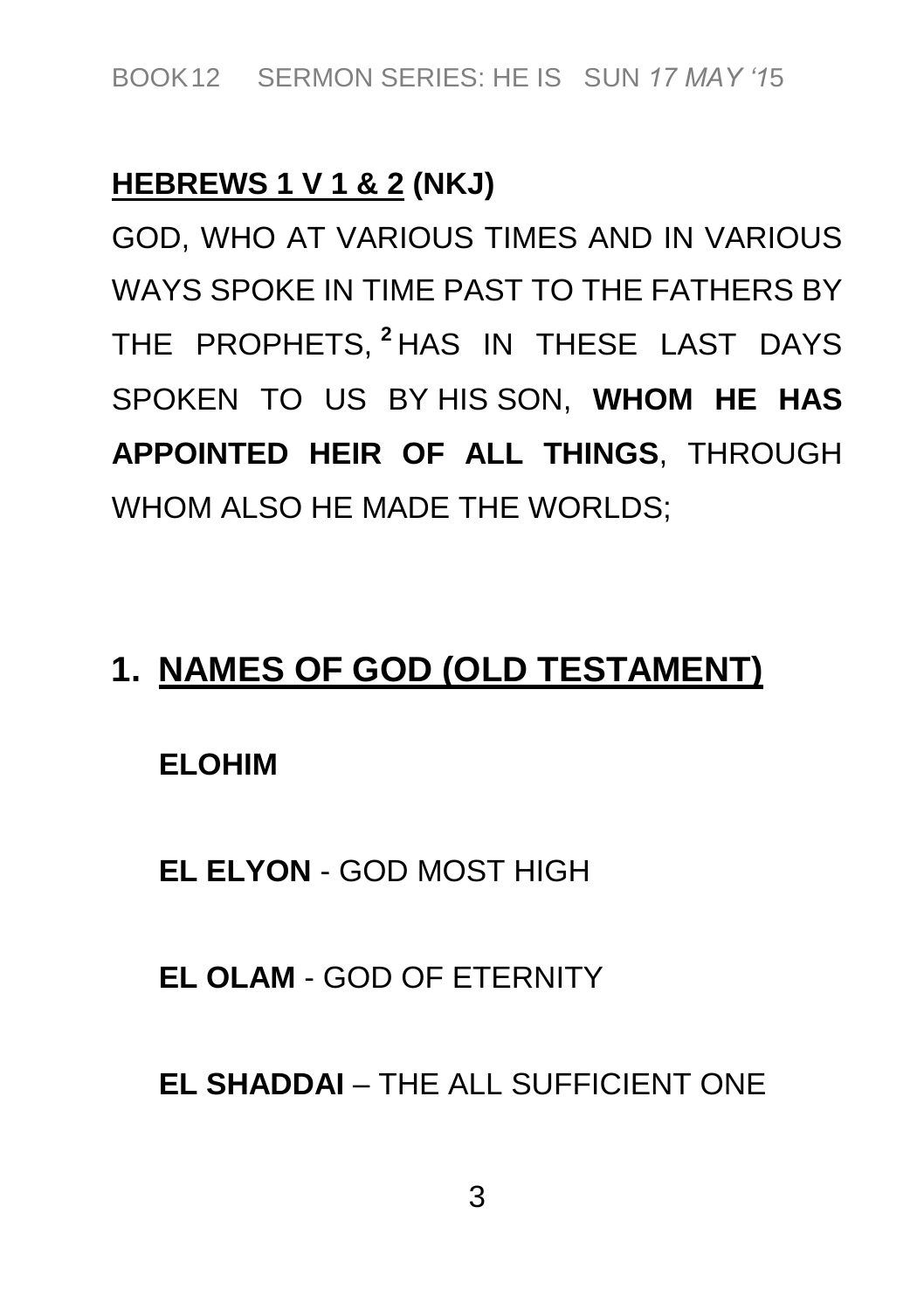#### **JEHOVAH MAKKEH** *- THE LORD WHO MOULDS ME*

**JEHOVAH MKADDESH** *– THE LORD MY RIGHTEOUSNESS*

**JEHOVAH NISSI** *- THE LORD OUR BANNER*

**JEHOVAH RAPHA** *- THE LORD YOUR HEALER*

**JEHOVAH ROHI** *- THE LORD MY SHEPHERD*

**JEHOVAH TSIDKENU** *- THE LORD MY RIGHTEOUSNESS*

**ADON ADONAI** *- JEHOVAH OUR RULER*

#### **2. THE SHEPHERD'S MANY NAMES**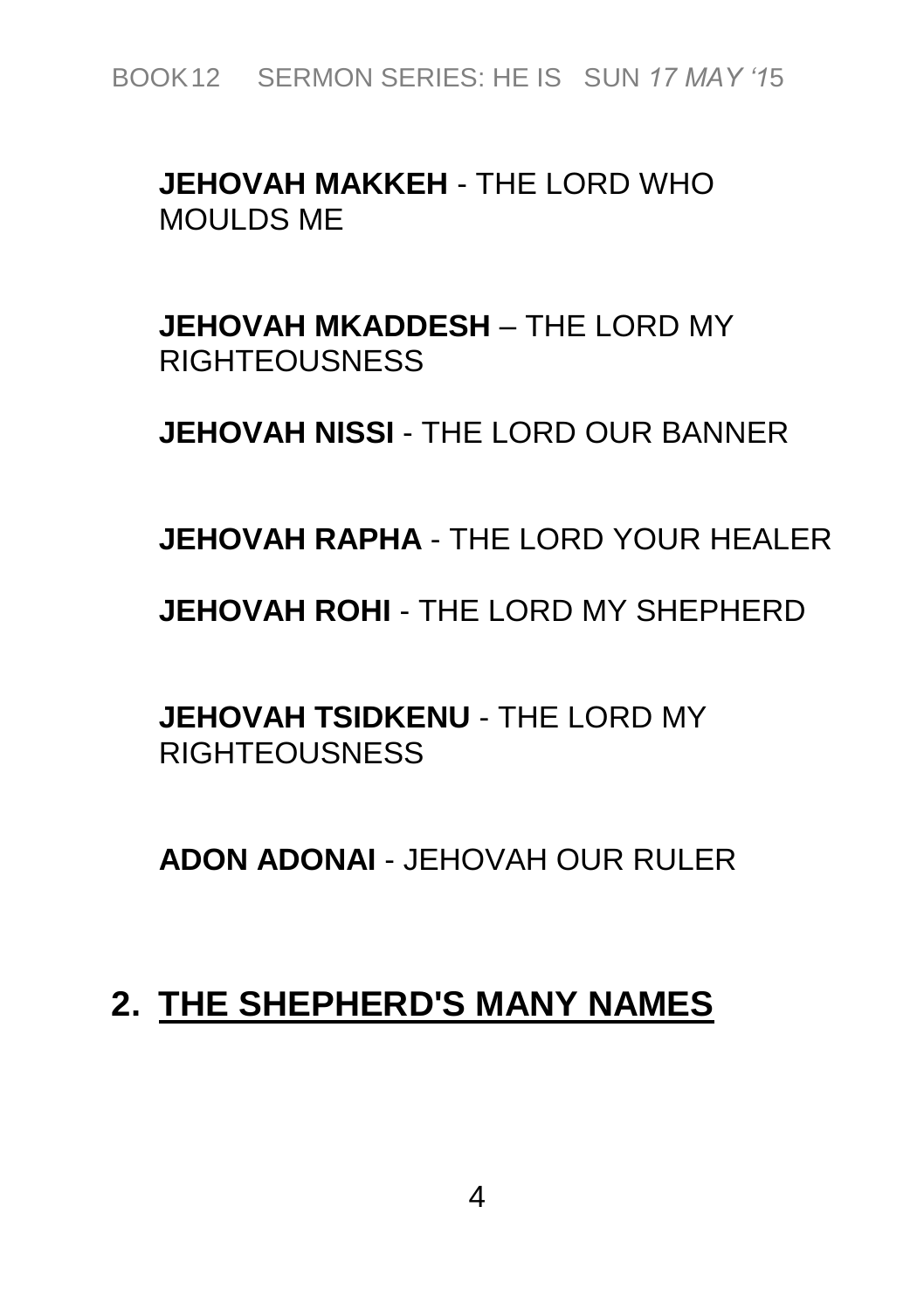### **THE LORD IS MY SHEPHERD;** *(JEHOVAH-ROI, MY PROTECTOR)*

## **I SHALL NOT WANT** *(JEHOVAH JIREH, MY PROVIDER)*

### **HE MAKES ME TO LIE DOWN IN GREEN PASTURES** *(JEHOVAH ADONAI, MY MASTER)*

**HE LEADS ME BESIDE THE STILL WATERS** *(JEHOVAH SHALOM, MY PEACE)*

**HE RESTORES MY SOUL** *(JEHOVAH ROPHI, MY HEALER)*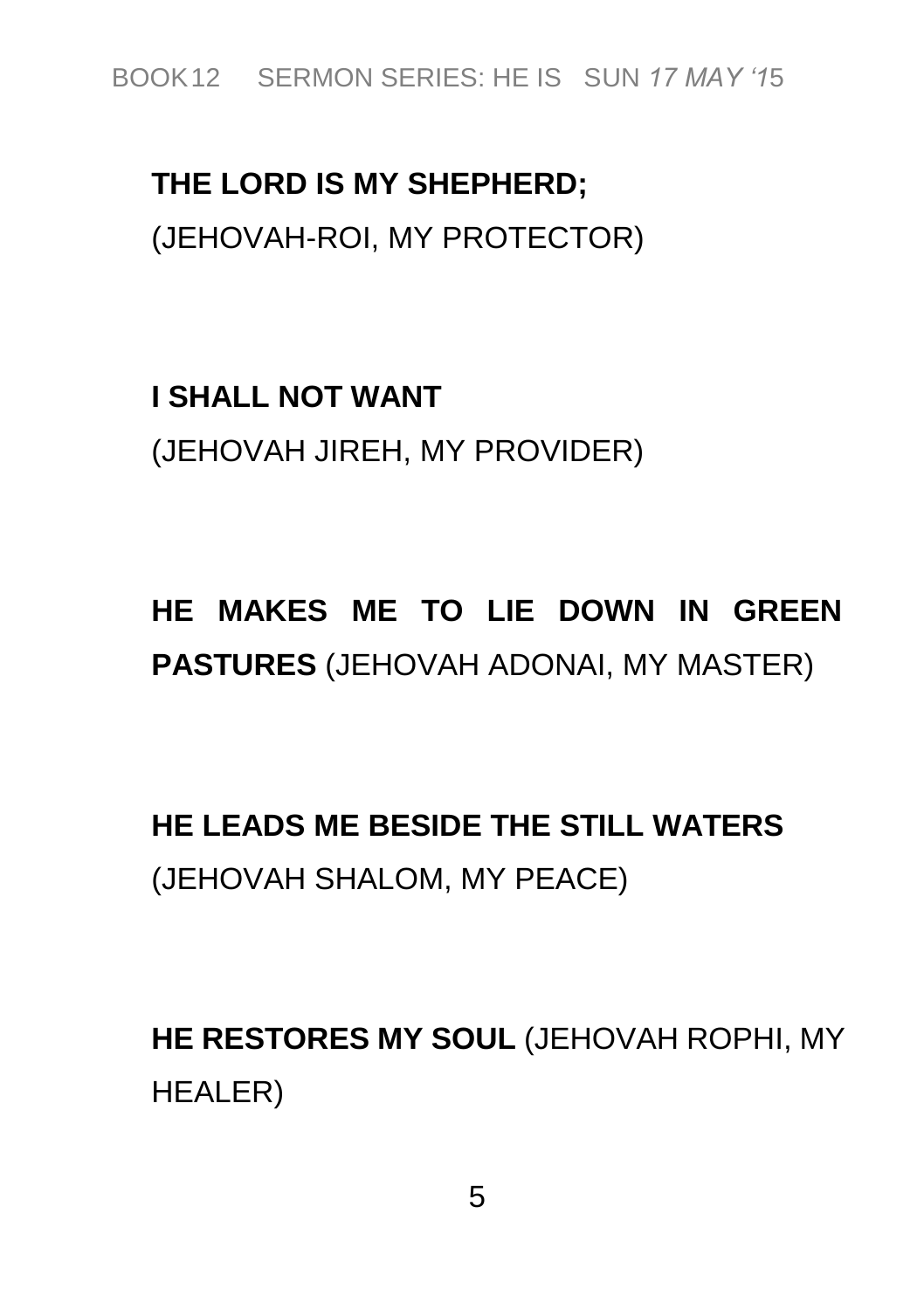# **HE LEADS ME IN THE PATHS OF RIGHTEOUSNESS FOR HIS NAME'S SAKE** *(JEHOVAH TSIDKENU, MY RIGHTEOUSNESS)*

**YEA, THOUGH I WALK THROUGH THE VALLEY OF THE SHADOW OF DEATH** *(JEHOVAH-SHAMMAH, MY DIVINE PRESENCE)*

**I WILL FEAR NO EVIL; FOR YOU ARE WITH ME** *(JEHOVAH TSEBAOTH, MY WARRIOR)*

**YOUR ROD AND YOUR STAFF, THEY COMFORT ME** *(JEHOVAH EL ELYON, MY DEFENDER)*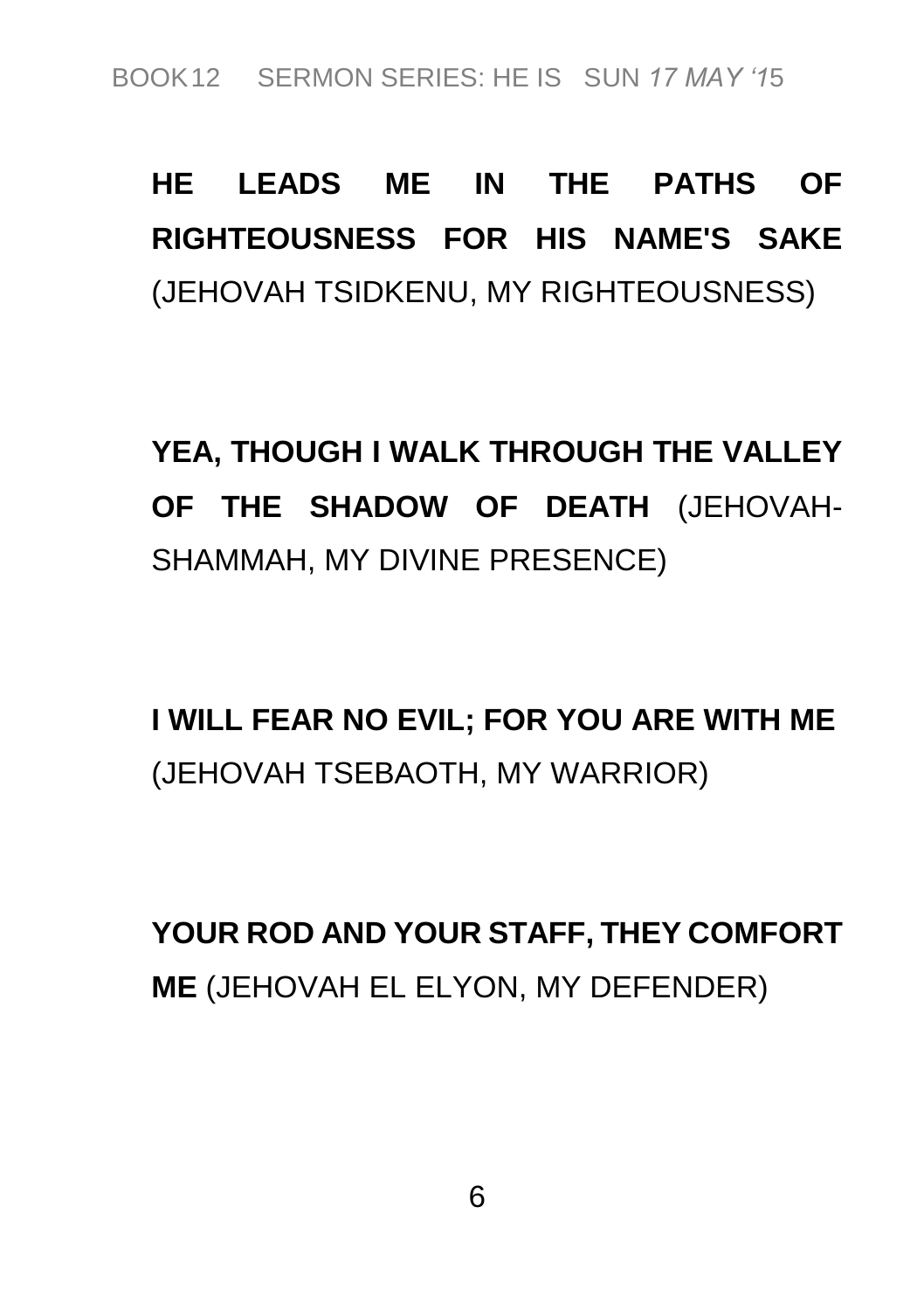# **YOU PREPARE A TABLE BEFORE ME IN THE PRESENCE OF MY ENEMIES** *(JEHOVAH NISSI, MY ENCOURAGER)*

**YOU ANOINT MY HEAD WITH OIL** *(JEHOVAH MKADDESH, MY RIGHTEOUSNESS)*

**MY CUP RUNS OVER** *(JEHOVAH EL SHADDAI, MY NOURISHER)*

**SURELY GOODNESS AND MERCY SHALL FOLLOW ME ALL THE DAYS OF MY LIFE** *(JEHOVAH EL ELOHIM, MY PROTECTOR)*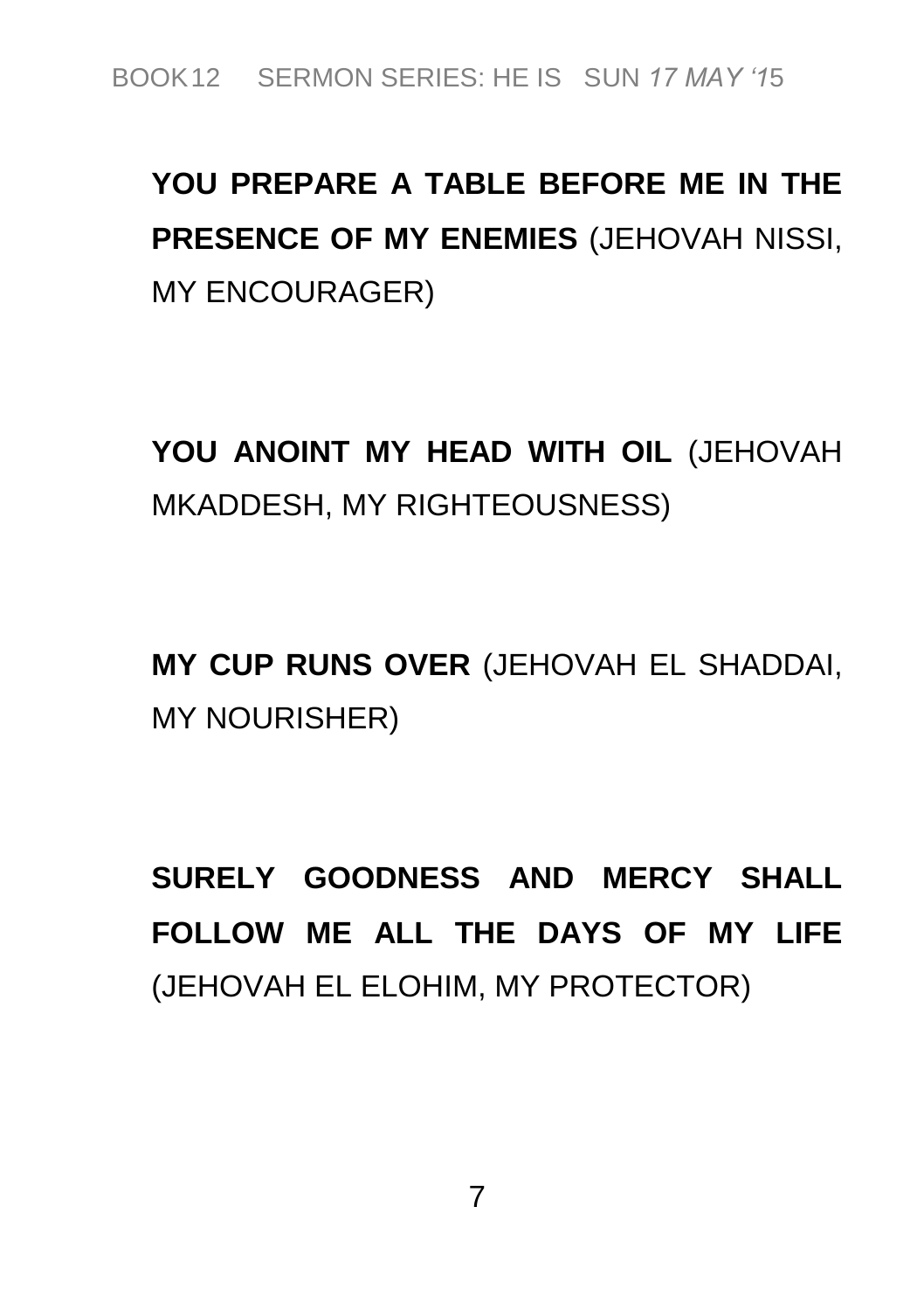# **AND I WILL DWELL IN THE HOUSE OF THE LORD FOREVER** *(JEHOVAH EL OLAM, MY ETERNITY)*

#### **3. NAMES OF GOD – JESUS IN THE BIBLE**

#### **OLD TESTAMENT:**

### *IN GENESIS HE IS THE SEED OF THE WOMAN*

#### *IN EXODUS HE IS THE PASSOVER LAMB*

#### *IN LEVITICUS HE IS A HIGH PRIEST*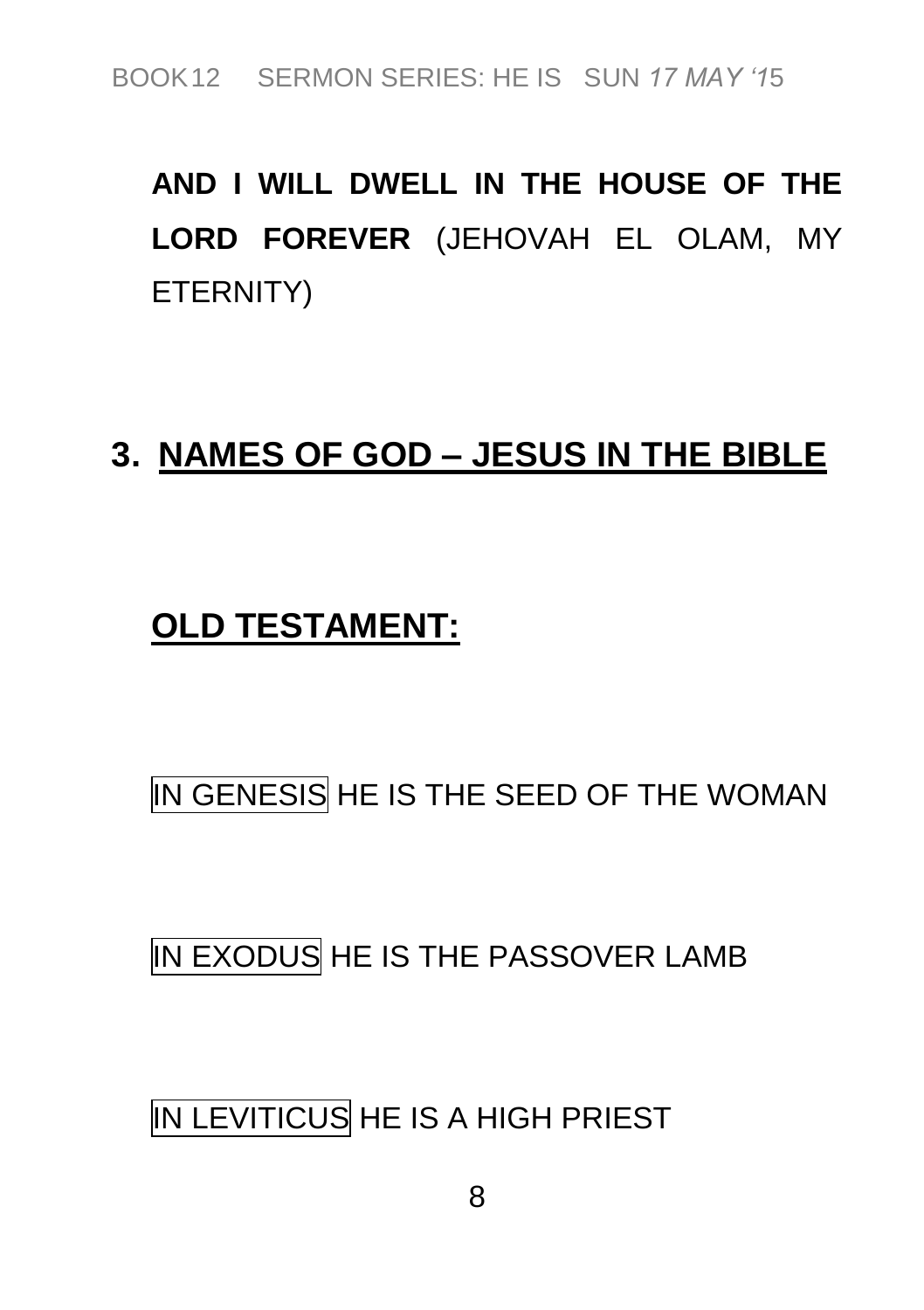# *IN NUMBERS HE'S THE PILLAR OF CLOUD BY DAY AND THE PILLAR OF FIRE BY NIGHT*

*IN DEUTERONOMY HE IS THE PROPHET LIKE UNTO MOSES*

# *IN JOSHUA HE'S THE CAPTAIN OF OUR SALVATION*

*IN JUDGES HE IS OUR JUDGE AND HE IS OUR LAW GIVER*

*IN RUTH HE IS OUR KINSMAN AND REDEEMER*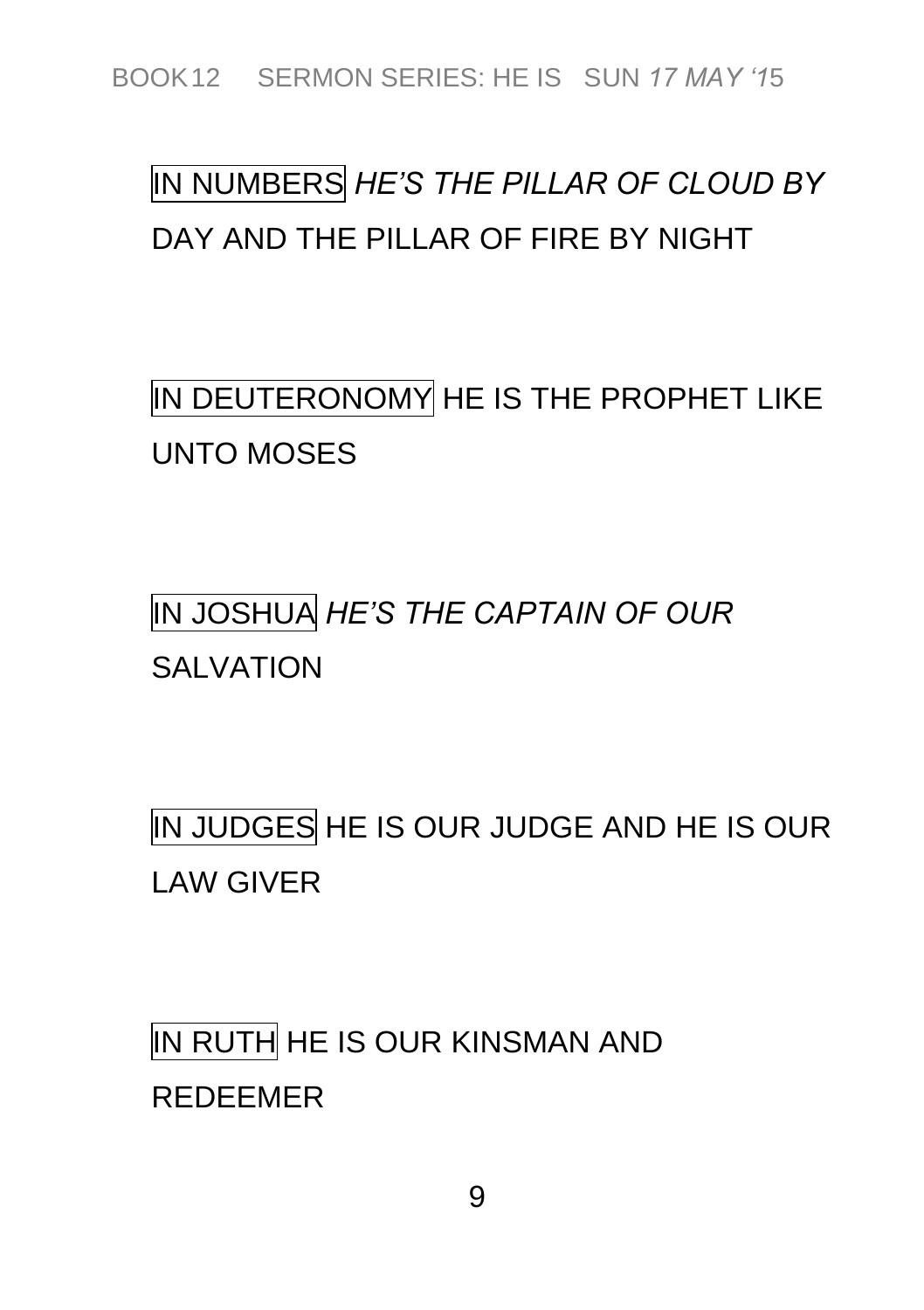### *IN 1 & 2 SAMUEL HE IS OUR TRUSTED PROPHET*

*IN 1 KINGS AND CHRONICLES HE IS OUR REIGNING KING*

*IN EZRA HE IS OUR FAITHFUL SCRIBE*

## *IN NEHEMIAH HE IS THE RE-BUILDER OF THE BROKEN WALLS OF OUR SHATTERED LIVES*

*IN ESTHER HE IS OUR MORDECAI*

*IN JOB HE IS OUR EVER LIVING REDEEMER*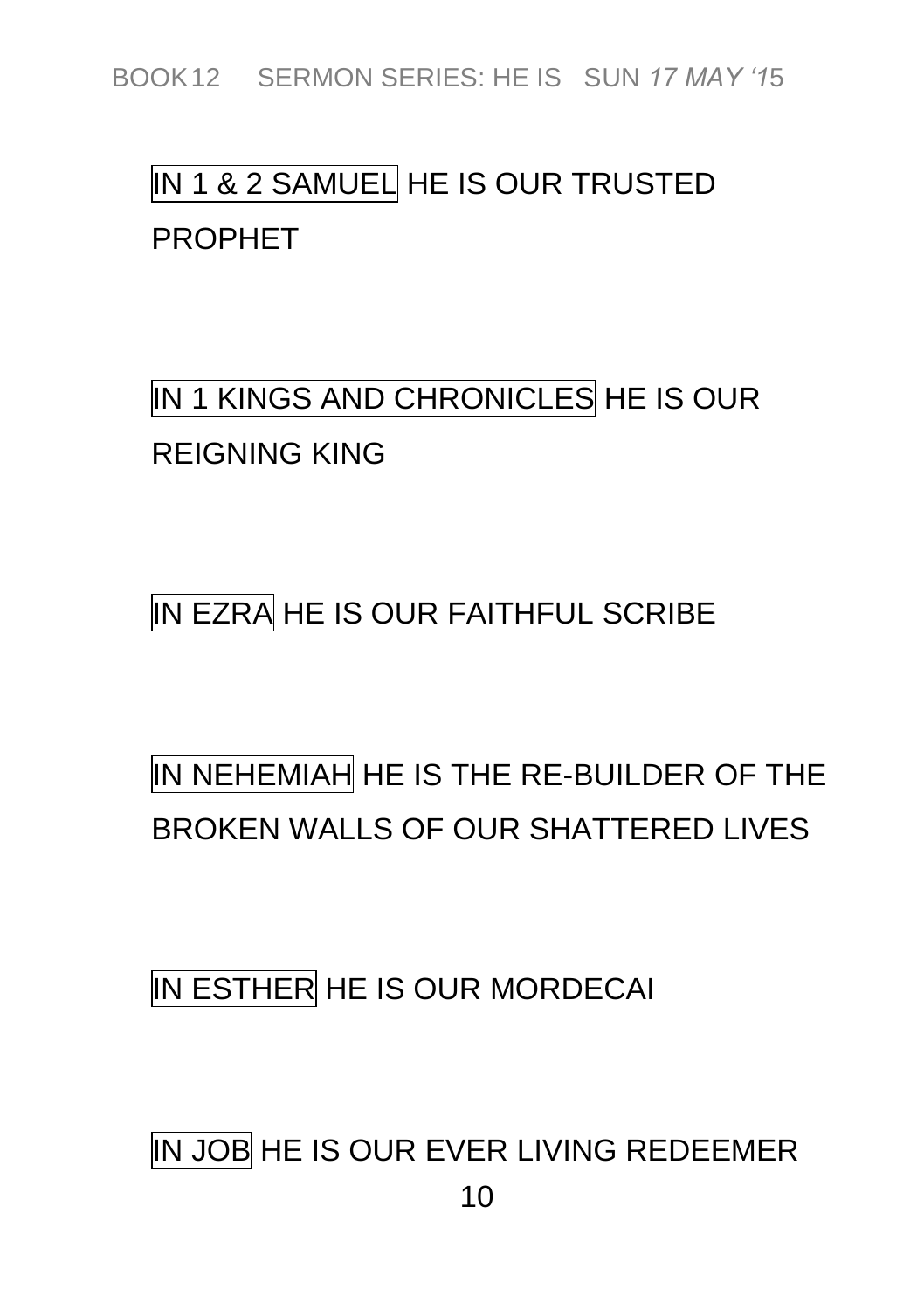# *IN PSALMS HE IS THE LORD OUR SHEPHERD, I SHALL NOT WANT*

*IN PROVERBS AND ECCLESIASTES HE IS OUR WISDOM*

# *IN THE SONG OF SOLOMON HE IS OUR LOVER AND OUR BRIDEGROOM*

*IN ISAIAH HE IS THE PRINCE OF ALL PEACE*

## *IN JEREMIAH AND LAMENTATIONS HE IS OUR WEEPING PROPHET*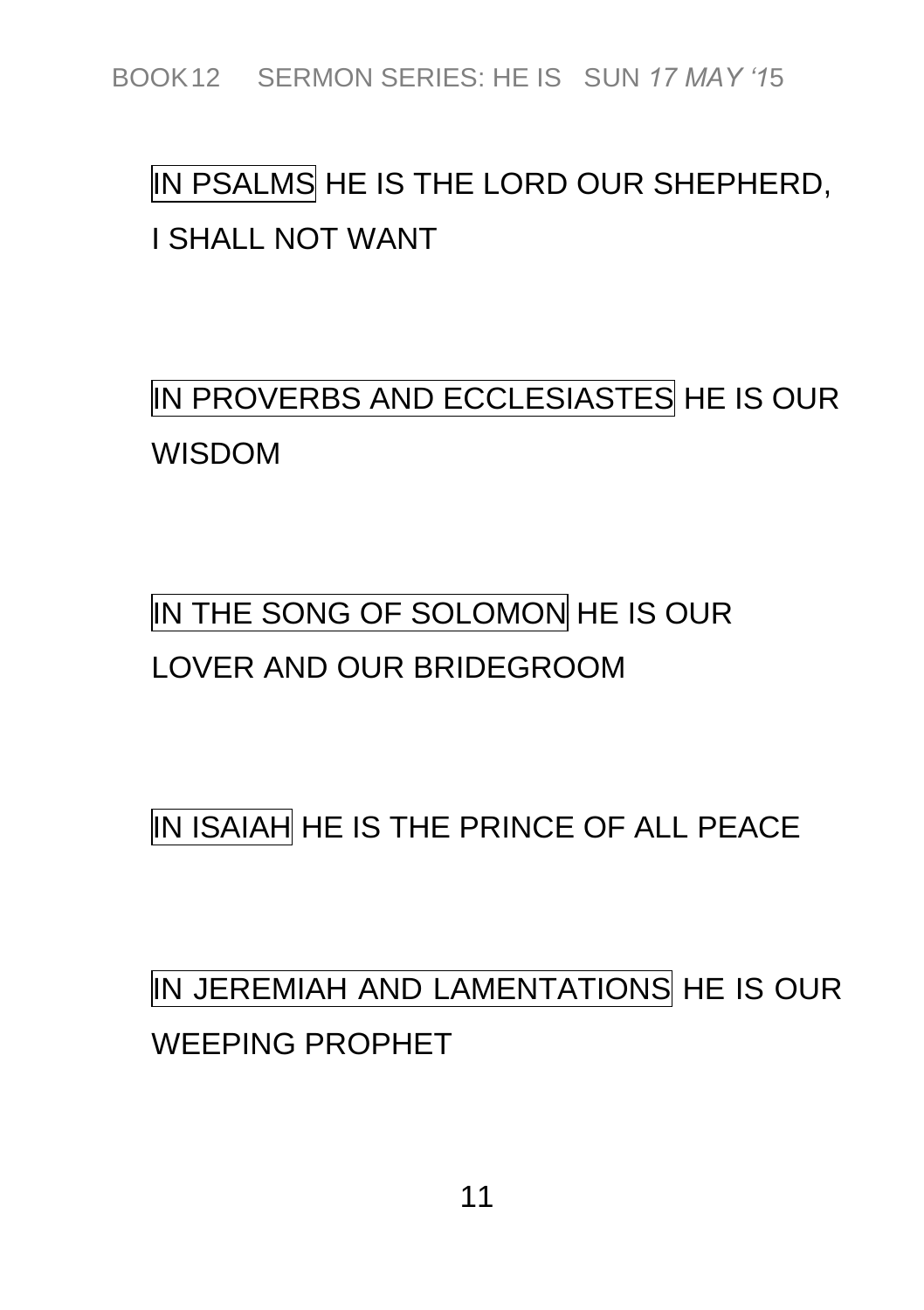## *IN EZEKIEL HE IS THE WONDERFUL FOUR FACED MAN*

*IN DANIEL HE IS THE FOURTH MAN IN THE FIERY FURNACE*

*IN HOSEA HE IS THE ETERNAL HUSBAND FOREVER MARRIED TO THE BACKSLIDER*

*IN JOEL HE IS THE BAPTIZER IN THE HOLY SPIRIT*

*IN AMOS HE IS OUR AVENGER*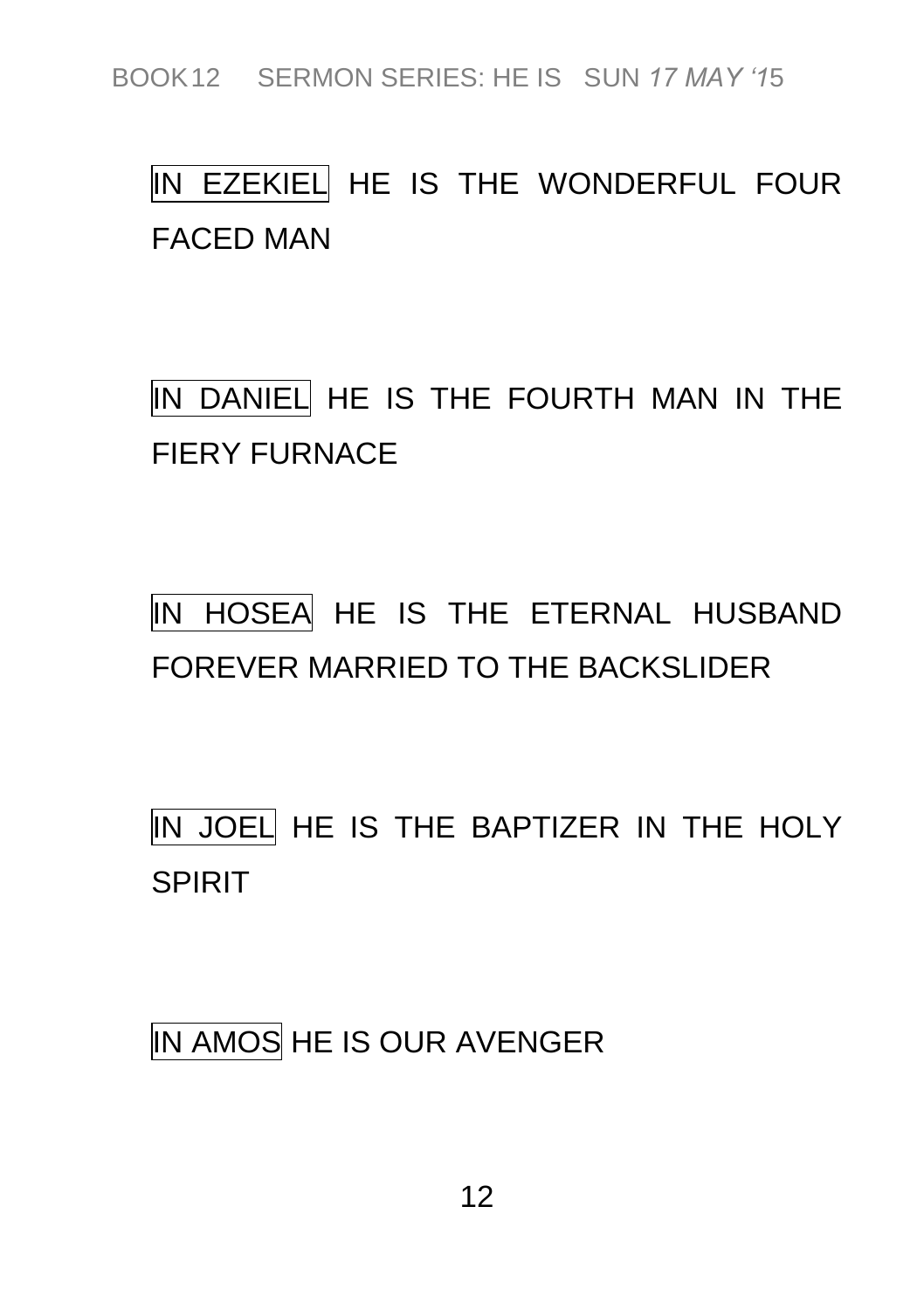#### *IN OBADIAH HE IS OUR SAVIOUR*

*IN JONAH HE IS THE GREAT FOREIGN MISSIONARY*

*IN MICAH HE IS THE MESSENGER WITH BEAUTIFUL FEET*

*IN NAHUM HE IS OUR BURDEN BEARER*

*IN HABAKKUK HE IS THE EVANGELIST PLEADING FOR REVIVAL*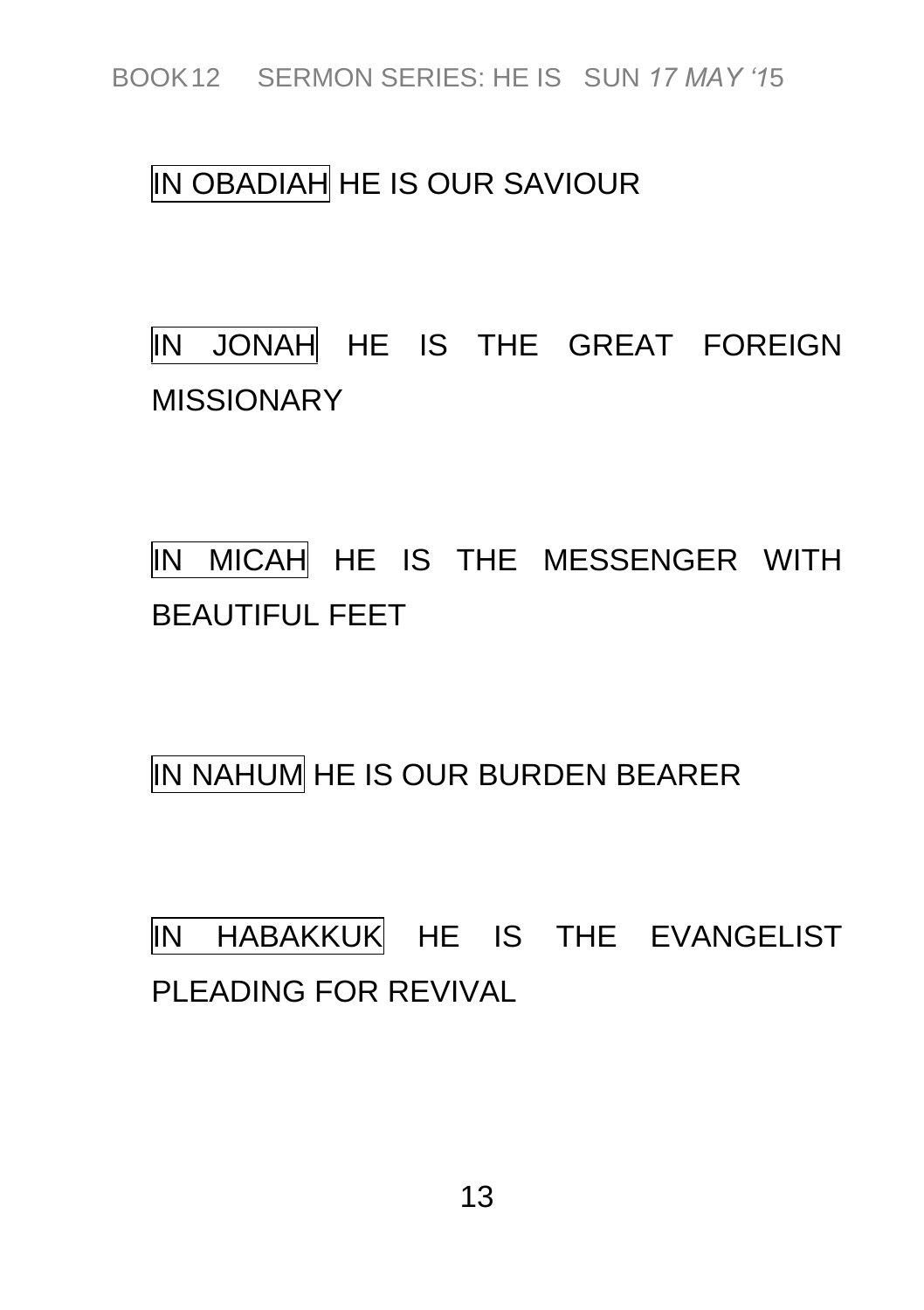### *IN ZEPHANIAH HE IS THE LORD MIGHTY TO SAVE*

*IN HAGGAI HE IS THE RESTORER OF THE LOST HERITAGE*

*IN ZECHARIAH HE IS THE FOUNTAIN OPEN TO THE HOUSE OF DAVID FOR SIN AND UNCLEANLINESS*

*IN MALACHI HE IS THE SON OF RIGHTEOUSNESS RISING WITH HEALING IN HIS WINGS*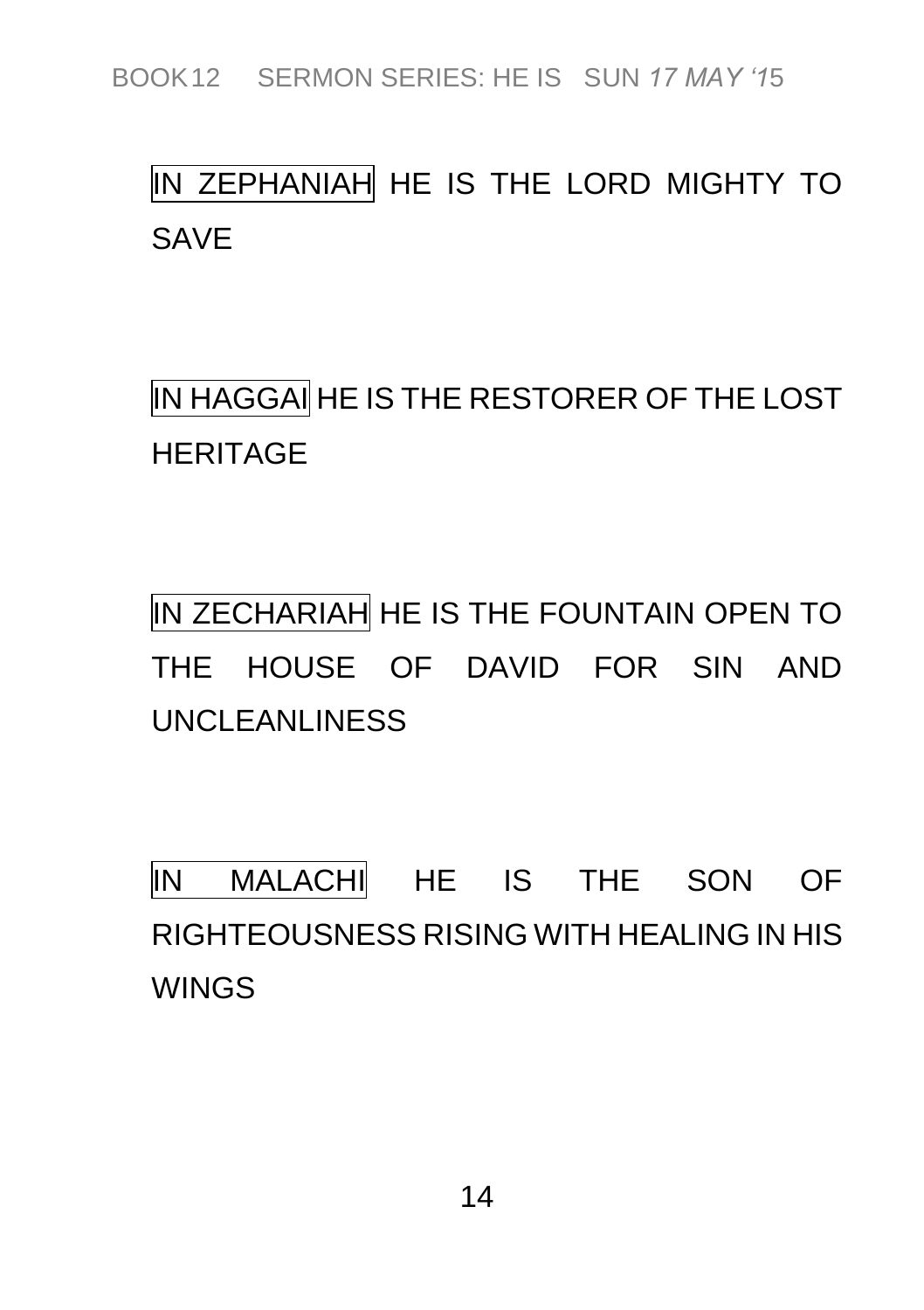#### **NEW TESTAMENT**

#### *IN MATTHEW HE'S THE MESSIAH*

#### *IN MARK HE IS THE WONDER WORKER*

#### *IN LUKE HE IS THE SON OF MAN*

#### *IN JOHN HE IS THE SON OF GOD*

# *IN ACTS HE IS THE HOLY SPIRIT MOVING AND WORKING AMONG MEN*

*15 IN ROMANS HE IS THE JUSTIFIER*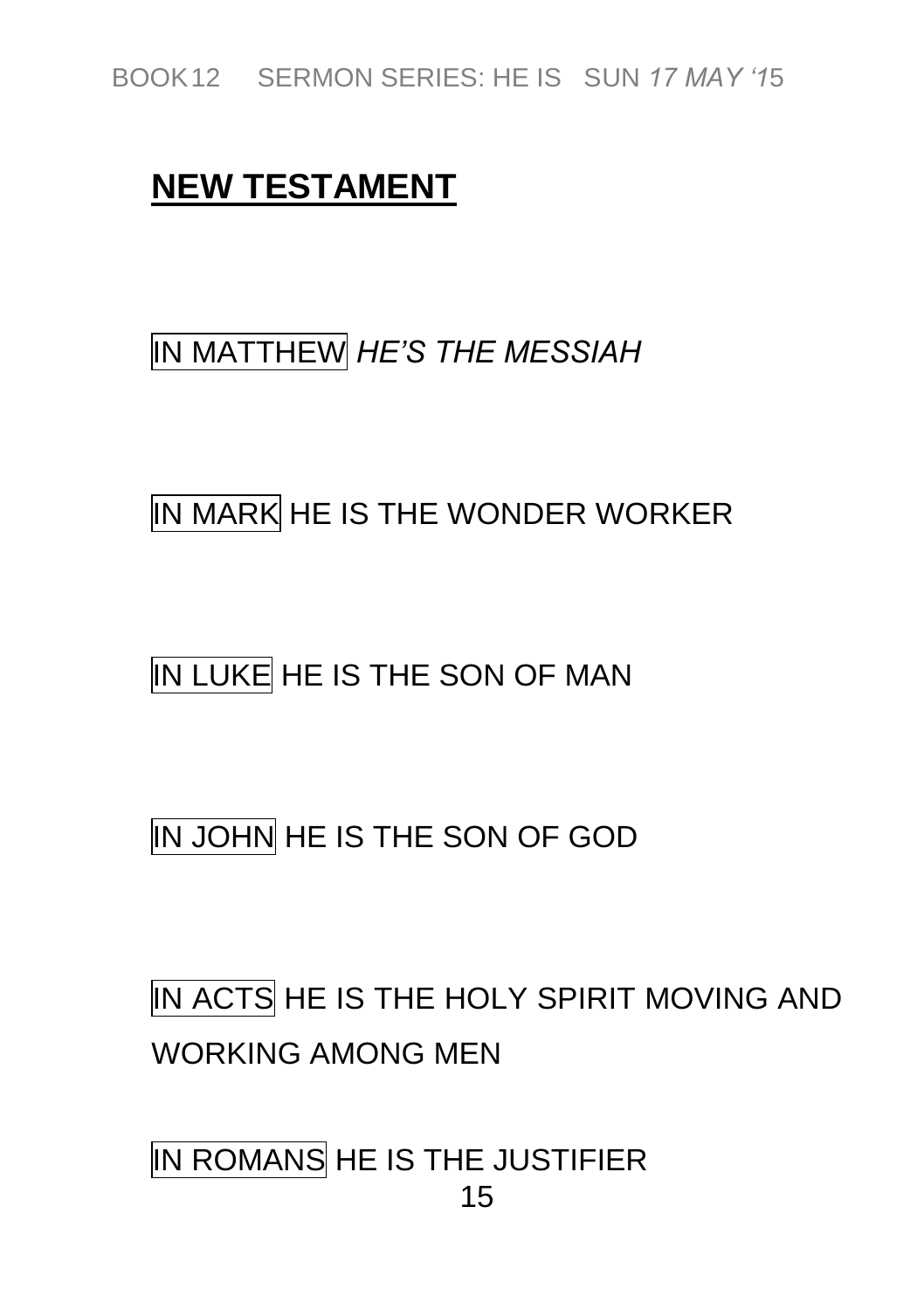#### *IN 1 & 2 CORINTHIANS HE'S THE SANCTIFIER*

### *IN GALATIONS HE HAS REDEEMED YOU AND ME FROM THE CURSE OF THE LAW*

## *IN EPHESIANS HE IS THE CHRIST OF UNSEARCHABLE RICHES*

*IN PHILIPIANS HE IS THE GOD WHO SUPPLIES OUR ALL IN ALL AND HE SUPPLIES ALL OUR NEEDS*

*IN COLOSSIANS HE IS THE FULLNESS OF THE*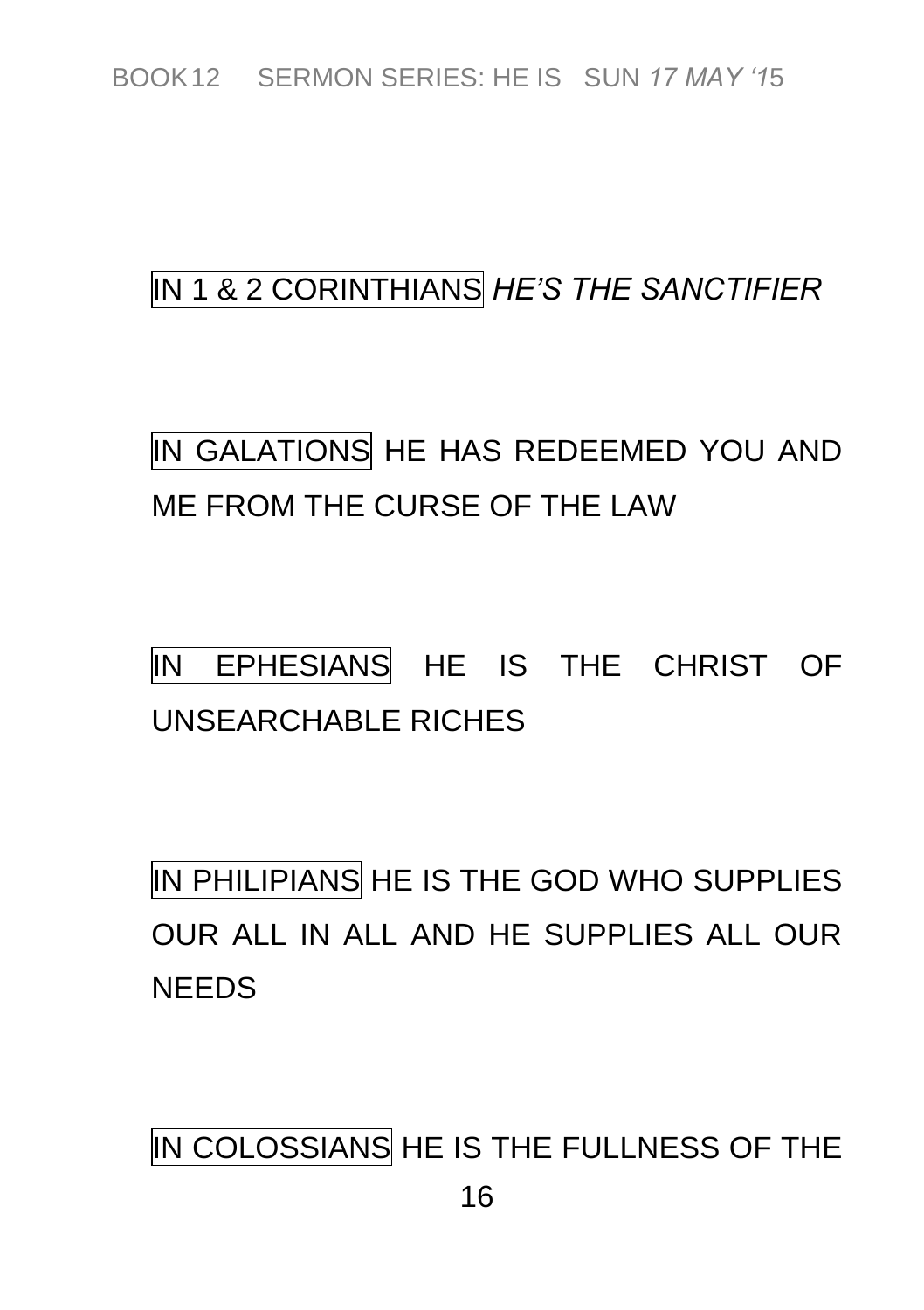#### *GODHEAD BODILY*

# *IN 1 & 2 THESSALONIANS HE IS OUR SOON COMING KING*

# *IN 1 & 2 TIMOTHY HE IS THE MEDIATOR BETWEEN GOD AND MAN IN TITUS HE IS THE FAITHFUL PASTOR*

*IN PHILEMON HE IS THE FRIEND OF THE OPPRESSED*

*17 IN HEBREWS HE IS THE BLOOD OF THE EVERLASTING COVENANT IN JAMES HE IS THE LORD WHO HEALS THE*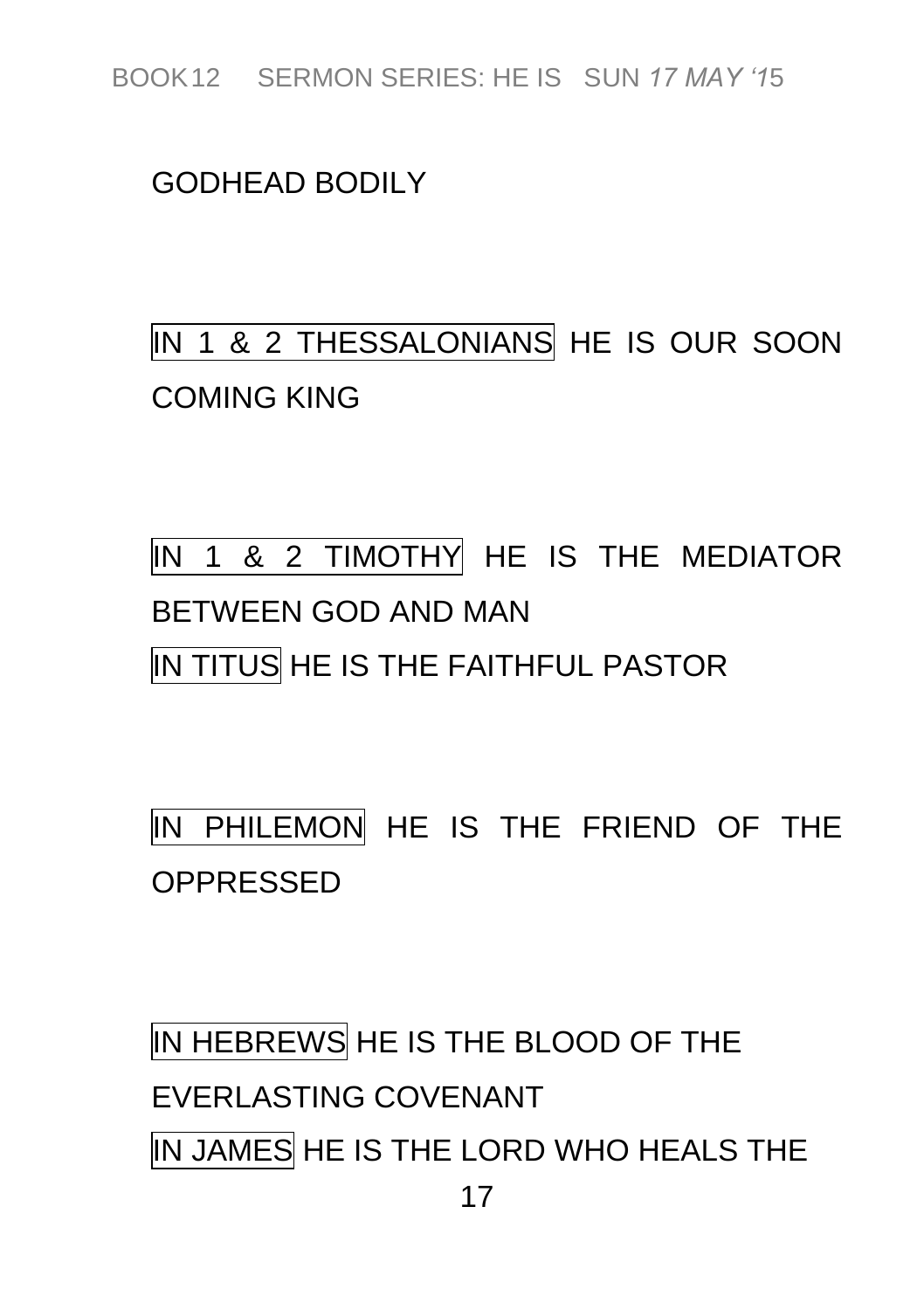*SICK*

## *IN 1 & 2 PETER HE IS THE CHIEF SHEPHERD WHOM SOON SHALL APPEAR*

*IN 1, 2 & 3 JOHN HE IS LOVE*

# *IN JUDE HE IS THE LORD COMING WITH TEN THOUSANDS OF HIS SAINTS*

# *IN REVELATIONS* **HE'S THE KING OF KINGS AND THE LORD OF ALL LORDS**

**4. HE IS:**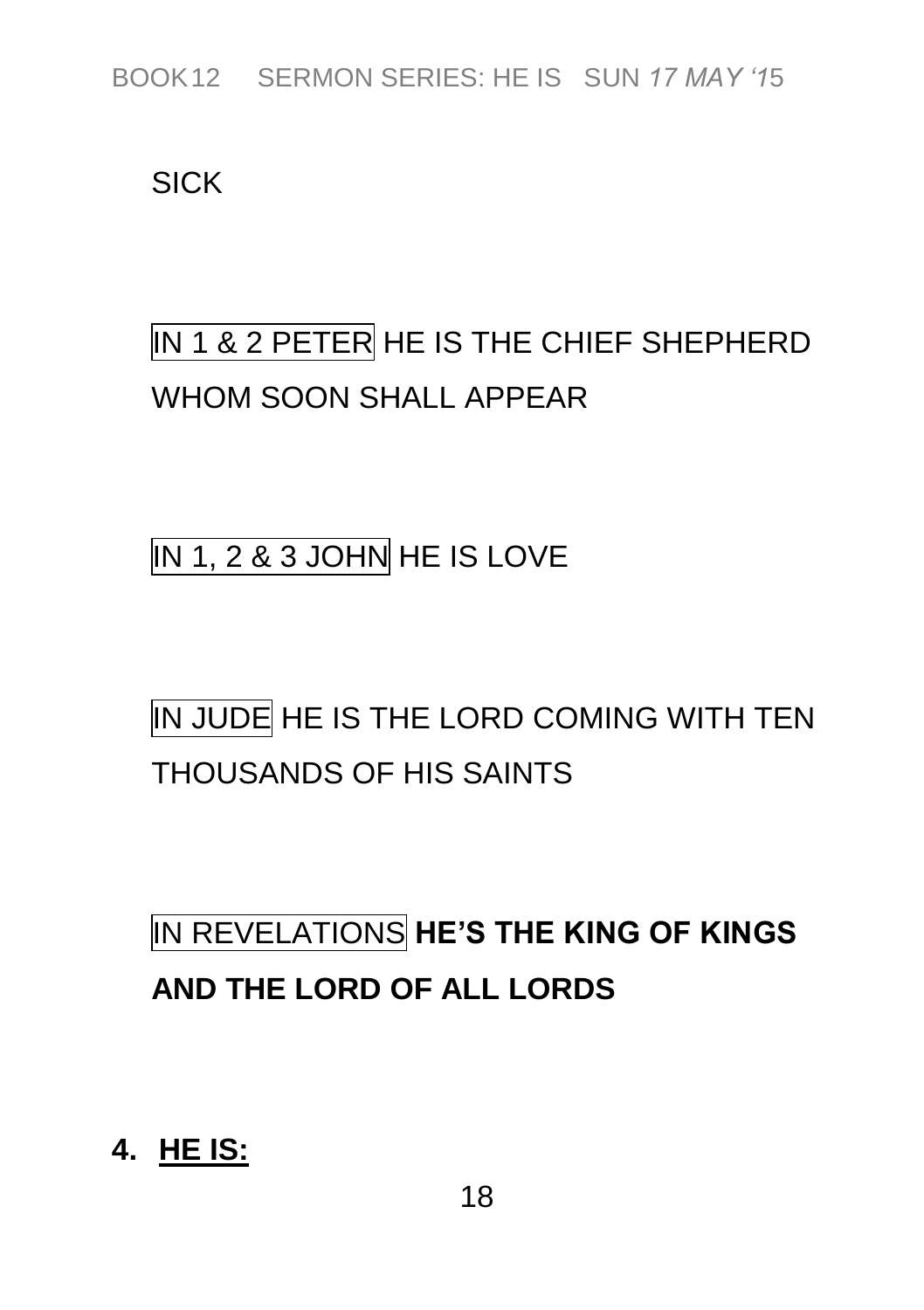#### *MY ROCK AND FORTRESS*

#### *THE SWEET ROSE OF SHARON*

*THE LILLY OF THE VALLEY*

*THE PRINCE OF PEACE*

*THE ROCK OF AGES*

*THE EVERLASTING GOD*

*THE REDEEMER*

*THE SON OF RIGHTEOUSNESS*

*THE BREAD OF LIFE RISEN*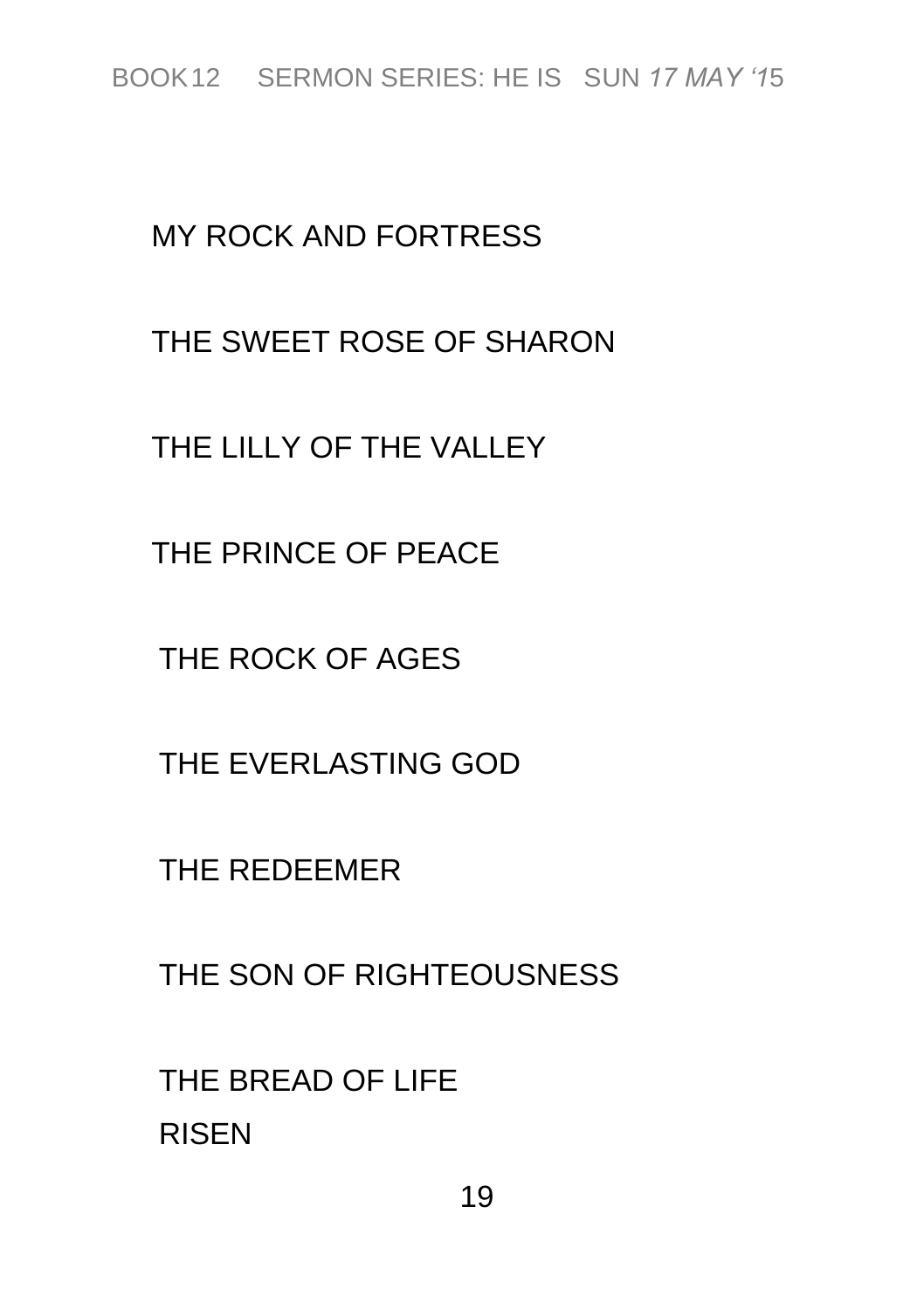*THE TRUE LIGHT*

*THE GOOD SHEPHERD*

*THE WAY THE TRUTH AND THE LIFE*

*THE LAST ADAM*

*THE IMAGE OF THE CREATOR*

*THE MEDIATOR*

*THE SAME YESTERDAY TODAY AND FOREVER*

*THE GREAT HIGH PRIEST*

*THE CHIEF CORNERSTONE*